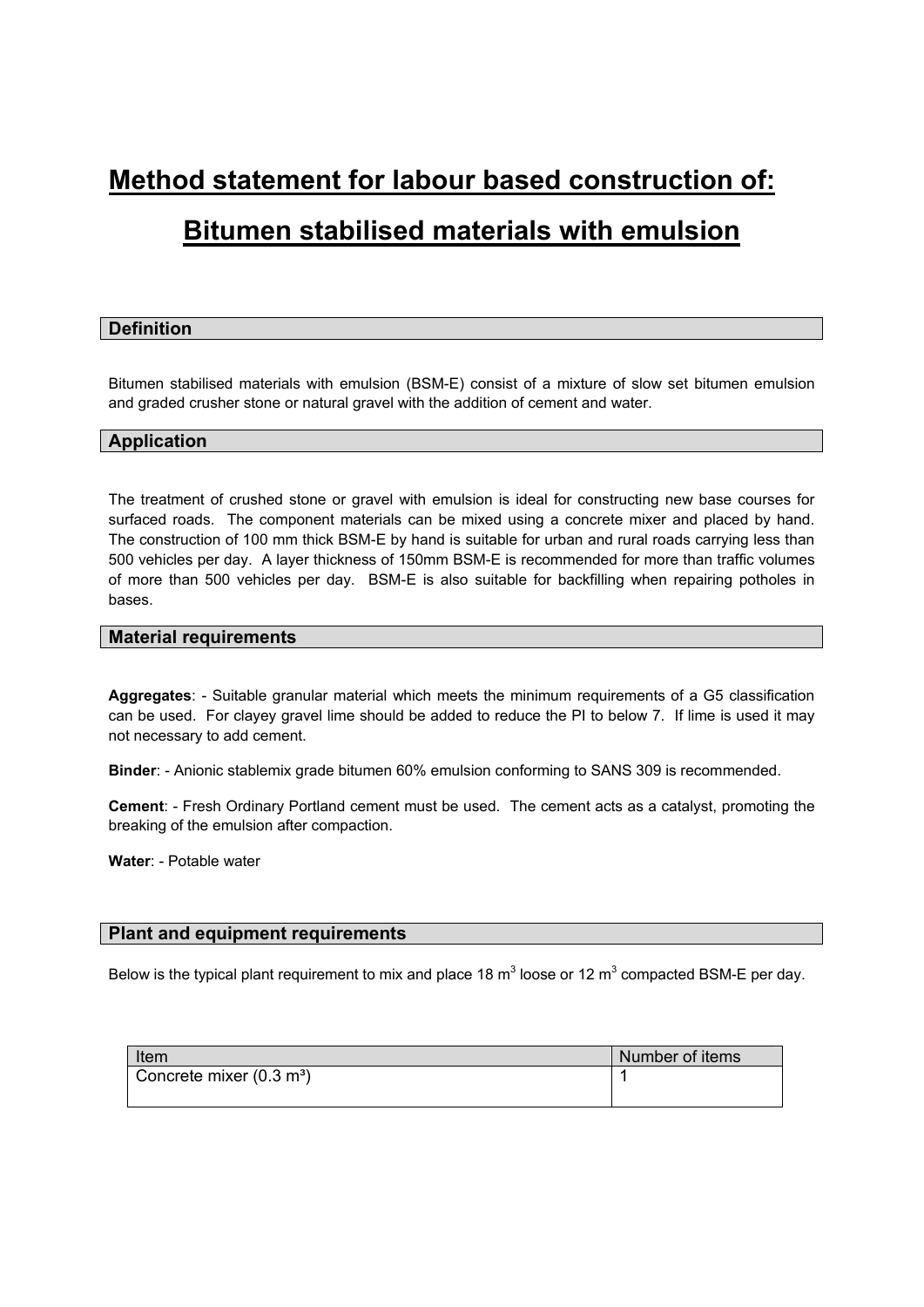| Wheel barrows                                                   | $\overline{4}$ |
|-----------------------------------------------------------------|----------------|
| Shovels                                                         | 8              |
| Rakes                                                           | $\overline{4}$ |
| Large containers (25 litres)                                    | 5              |
| Small container (1 & 5 litre)                                   | 1              |
| Pedestrian double drum vibratory roller of weight 0.6 t or more | 1              |
| Watering cans                                                   | $\overline{2}$ |
| Steel shuttering (3 m lengths)                                  | 10             |
| Screed                                                          | 1              |
| Steel gauges (3 m lengths)*                                     | 6              |

\* Required to contain the loose material before compaction

# **Labour requirements**

Below is the typical composition of a team necessary to mix and place 18 m<sup>3</sup> loose or 12 m<sup>3</sup> compacted BSM-E per day.

| Activity                           | Number of workers |
|------------------------------------|-------------------|
| Loading of gravel                  | $\overline{2}$    |
|                                    |                   |
| Operating concrete mixer           | 1                 |
|                                    |                   |
| Pushing wheelbarrows               | 3                 |
|                                    |                   |
| Loading emulsion, cement and water | $\overline{2}$    |
|                                    |                   |
| Spreading material                 | 3                 |
|                                    |                   |
| Compacting layer                   | 1                 |
|                                    |                   |
| Traffic control                    | $\overline{2}$    |

# **Construction**

# **Mixing**

The mixing of the materials can be done by hand, but for improved efficiency and speed of application the use of a concrete mixer is recommended. Before mixing commences the proportions of the mix must be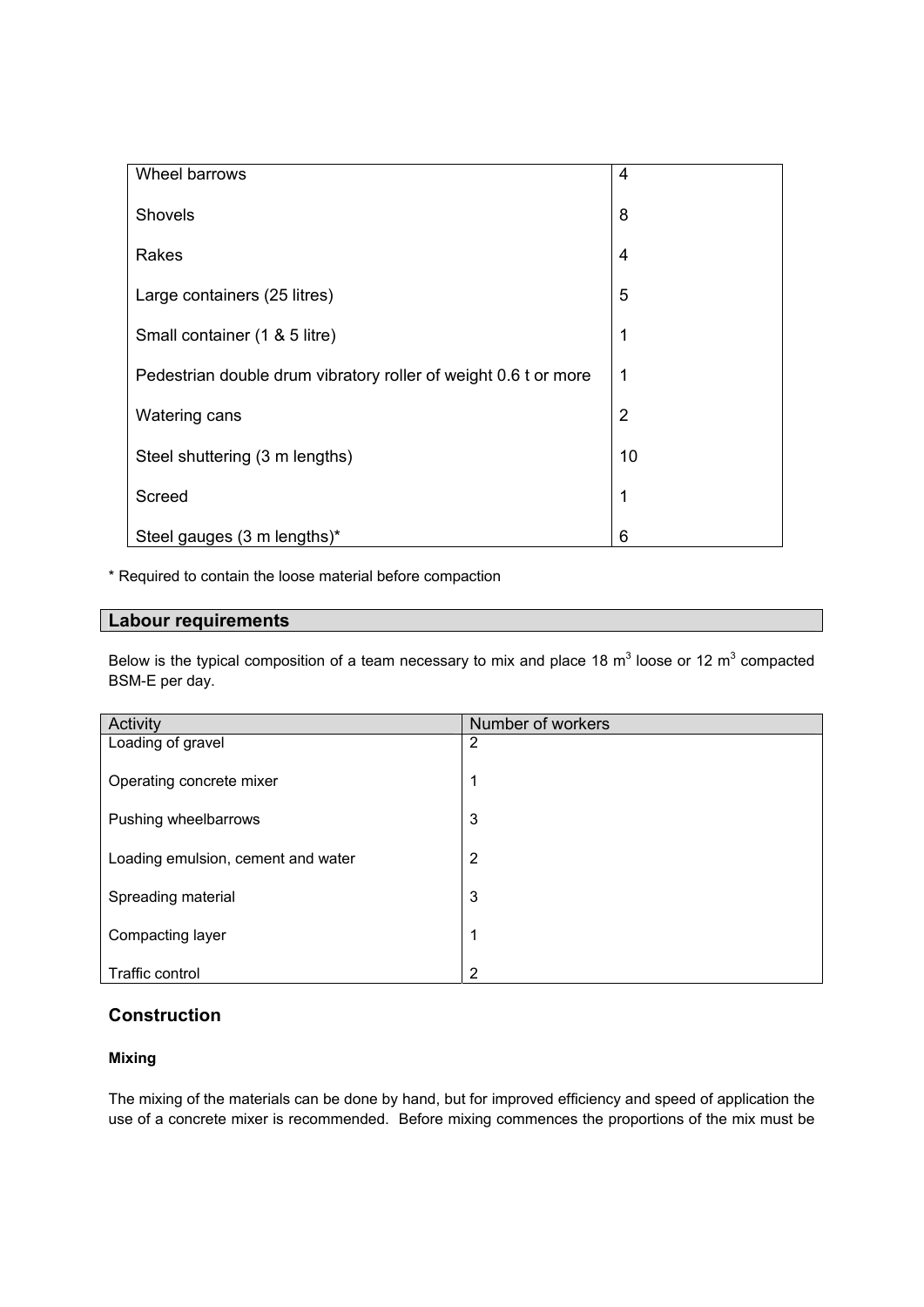established i.e. percentages of emulsion and cement or lime to be added to the gravel or crushed stone. Typical mix proportions are as follows:

| Material         | Percentage by mass |        |  |
|------------------|--------------------|--------|--|
|                  | Crushed stone      | Gravel |  |
| Bitumen emulsion |                    |        |  |
| Cement or lime   |                    |        |  |

For batching the following procedure is recommended. Firstly, the typical mass of gravel/crushed stone required to fill four 25 litre containers is determined. The mass of emulsion and cement or lime required based on the percentage of the aggregate mass is then calculated. For example: for 200 kg of gravel add 6 kg or 6 litres of emulsion and 2 kg or 3 litres of cement or lime.

The following mixing sequence is recommended to obtain a thoroughly mixed BSM-E:

- Step 1: Add the gravel/crushed stone into concrete mixer
- Step 2: Add the cement or lime into concrete mixer
- Step 3: Mix contents
- Step 4: Pour water into concrete mixer
- Step 5: Mix contents
- Step 6: Pour in emulsion
- Step 7: Mix contents

The amount of *liquid* in the BSM-E after mixing i.e. emulsion, in situ moisture of the gravel and added water must be 1 – 1.5 % above the optimum moisture content (OMC) for the Mod AASHTO density of the material being stabilised as determined in a soils laboratory. The quantity of water to be added will vary depending on the in situ moisture of the aggregate, the type of aggregate and prevailing air temperature. The mix should not be too dry or moist as it is unlikely that compaction will be achieved.

#### **Placing**

The BSM-E material should be placed between the shutters and spread with rakes. In the case of a 150 mm layer, the material should be levelled off by scraping the screed over the top of the shuttering. The material placed should be compacted before placing the next layer. Before compacting the final layer the steel gauges should be placed on top of the shuttering to contain the loose material. A 100 mm layer can be placed and compacted in a single layer. The depth of the gauges is determined by the bulking factor of the material which is usually 1.5 for gravel.

Only sufficient material should be placed at a time as will allow proper compaction before the moisture content drops below OMC. The loose material is compacted using the pedestrian roller. Compaction should start against the shuttering on both sides before compacting the centre. The compacted layer should be checked for thickness and evenness. If the layer is to be opened to traffic before being surfaced, a diluted emulsion should be applied on the loose upper surface using a watering can before compaction. This will provide a tightly knit surface.

The BSM-E should be left to dry for at least two days to allow the emulsion to cure and set. It is not necessary to prime the new base if the surfacing is carried out immediately after the material has cured.